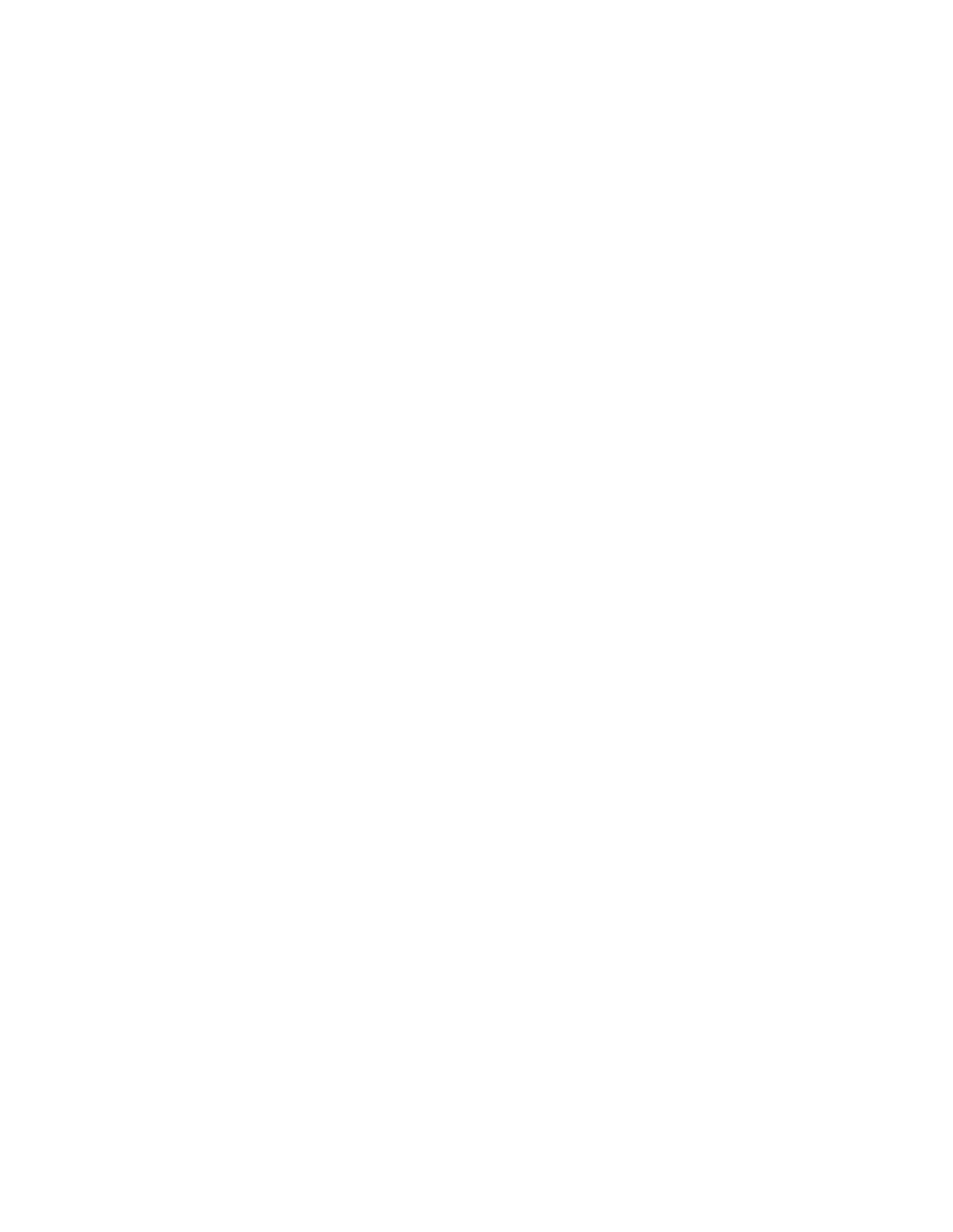# **9 Child Care**

### **9.1 Overview**

This chapters examines the impact of Fort Gordon expansion on child care in the Study Area. Richmond County is the core county that is home to the City of Augusta and Fort Gordon. However, 67 percent of the metropolitan area population is in the other six component counties, comprising one integrated economic and population center.

While recognizing that child care can constitute older children as well, the focus in on the core market of children under the age of six years old.

### **9.2 Demographic Overview**

Historic population data shows an increase in the Study Area. From 2010 through 2020, the population grew by 9.72 percent. From 2019 to 2025, the population is projected to grow by 8.1 percent, nearly double the rate largely attributable to growth at Fort Gordon. The growth rate then slows down again to a rate of 3.4 percent over the next five years through 2030.



*Source: Governor's Office of Planning and Budget, Series 2020 (GA) and Revenue and Fiscal Affairs Health and Demographics Section (SC)*

The population growth rate has two components: a natural growth rate that occurs in the community in general, and a military expansion growth rate associated with Fort Gordon's expansion. In terms of the natural growth rate, it appears that, despite overall population growth, local population dynamics will not generate an increase in the population of children under the age of six, as shown below.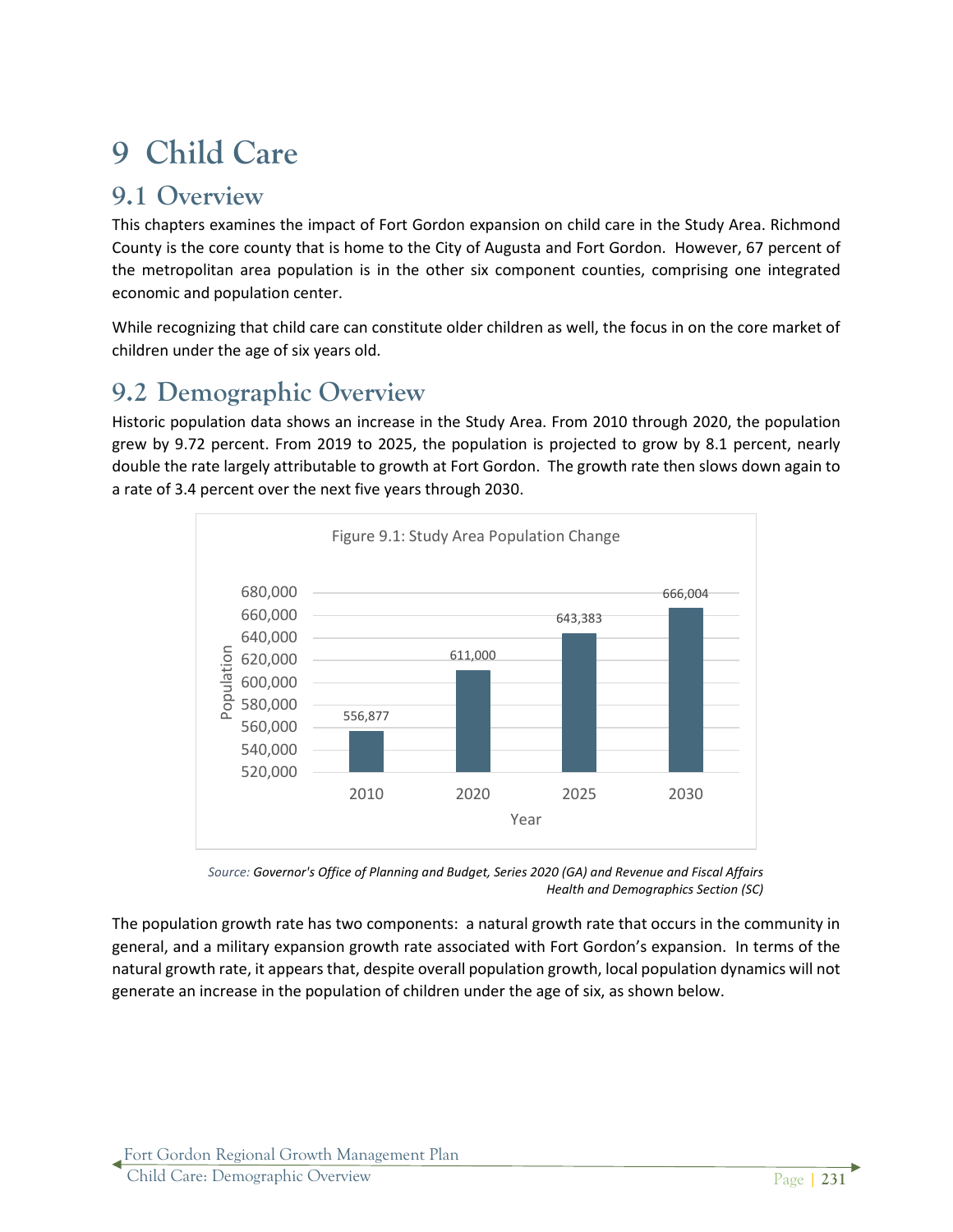

*Source: Governor's Office of Planning and Budget, Series 2020 (GA) and Revenue and Fiscal Affairs Health and Demographics Section (SC)*

While the overall population is projected to increase by over 50,000 people, the population of children under the age of six will not increase, and in fact is projected to show a very slight decrease. Without Installation growth, children in this age group will decline from 7.4 percent of the population to 6.8 percent of the population through the planning timeframe. However, Installation growth will create a notable increase in demand that counteracts this flat overall trend.

The military population tends to be concentrated in age groups that are more likely than average to be parents of young children, therefore, military households are more heavily concentrated with young parents and young children. The following exhibit shows the age profile of the military population and military households in the Study Area.



*Source: American Community Survey, US Bureau of the Census, 2019*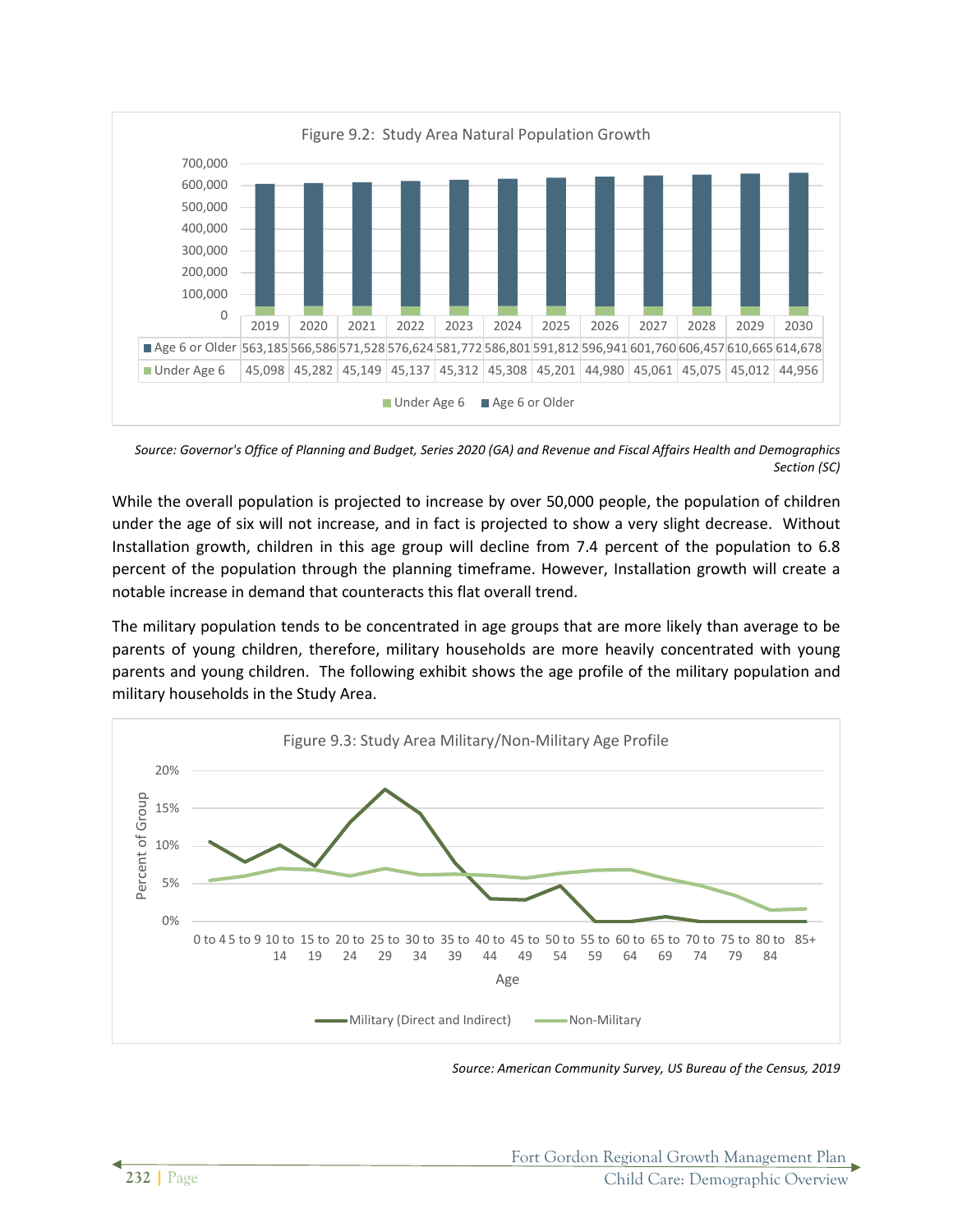Children under the age of six constitute 12.1 percent of the population of military households in the Study Area. This is in line with national figures for military populations, which are notably more likely to have young children than are non-military populations. The figures below show that 21 percent of military households nationwide have at least one child in this age range, compared to 16 percent of non-military households. Therefore, a disproportionately large proportion of young children is a likely expectation of new military households arriving in the area and not just a local phenomenon.



*Source: American Community Survey, US Bureau of the Census, 2019*



*Source: American Community Survey, US Bureau of the Census, 2019*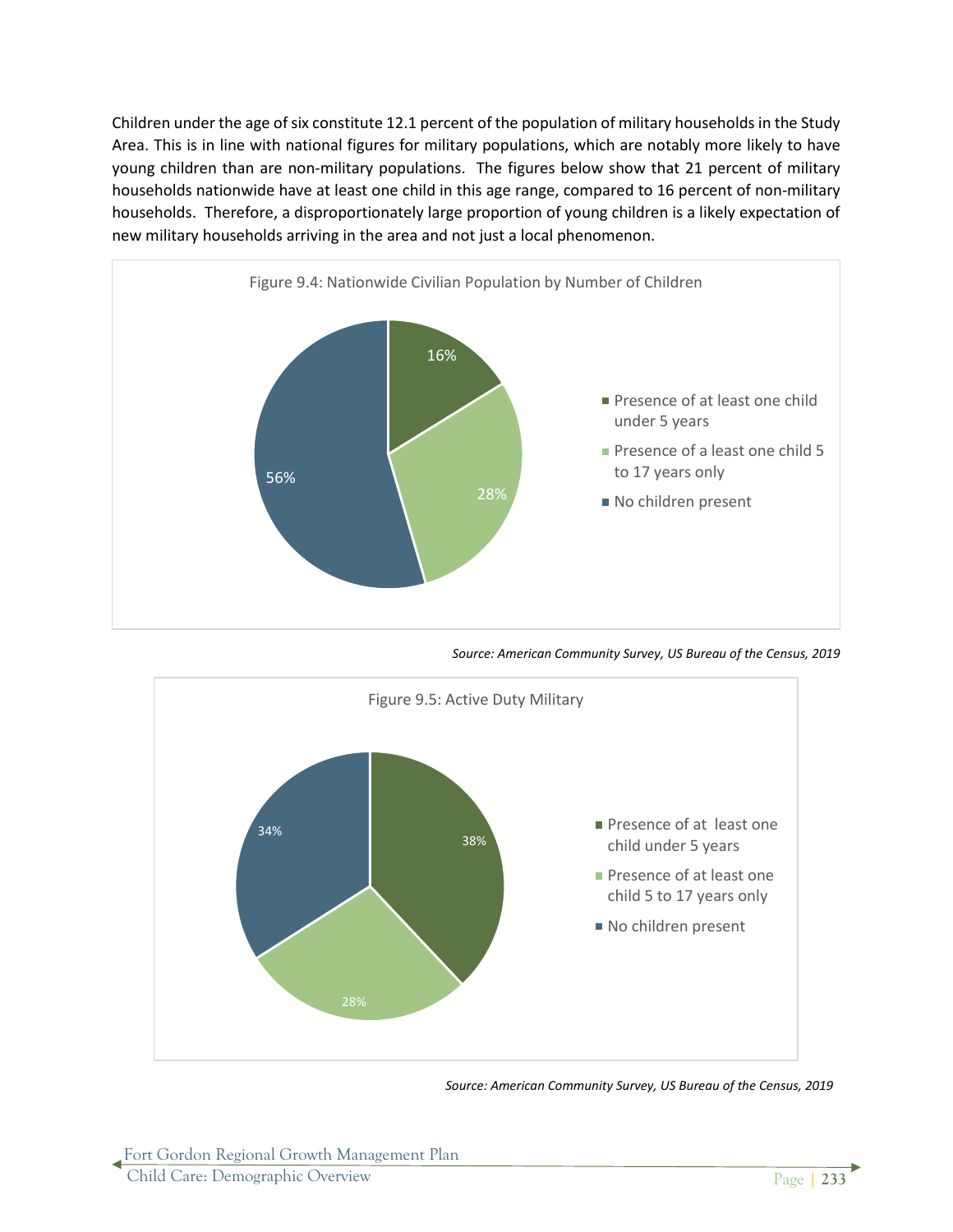The addition of 6,370 military people and their households will add an estimated 773 children under the age of six into the local market. The number of new children will increase as the new population is phased in, and will then theoretically decrease as those children age out of prime child care needs although in practical terms a decrease is not anticipated to occur).

Figure 9.6 illustrates this pattern for an "expansion, no replacement" scenario. The number of young children in the Study Area will rise as the Fort Gordon expands, peaking in 2024 at slightly more than 46,000 children. As the new influx of military children ages out of the 0-5 age group, the number of children will then revert back to the baseline long-term projections presented earlier.

Some populations such as military populations can include unique migration characteristics. Rather than moving into the area and aging in place, military populations often rotate in and out of locations. Therefore, households are often being replaced by other households that share the same demographic traits. In that case, there will be a consistent supply of new young children while military households rotate into and out of the area, and the demographic profile essentially remains constant. The result of this rotation is that the impact of Fort Gordon growth never drops to zero as children age out of child care but rather is maintained indefinitely as children rotate in and out. This is shown below in the "Expansion with replacement" scenario. In this scenario a peak in 2024 that is maintained going forward with minor variation due to natural growth changes. This is the more likely scenario to occur. Some reduction of this pattern may occur if the military-related community growth does not rotate similarly to that of the military population.



*Source: Governor's Office of Planning and Budget, Series 2020*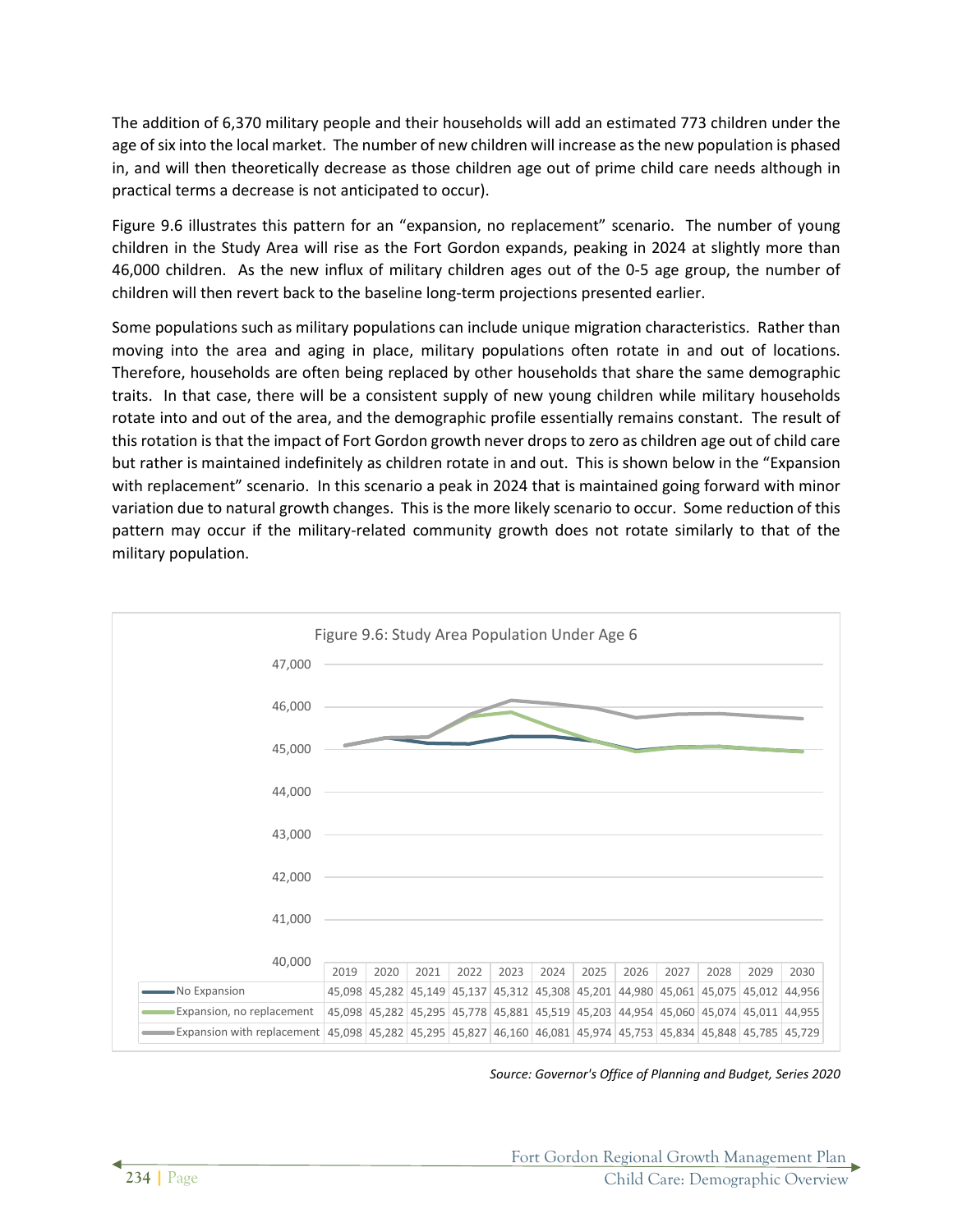Of course, not all children will require child care. When considering capacity demand, a straightforward way of measuring demand is to examine the number of child care workers per 1,000 children in the Study Area. Recognizing that not all children will use child care, this technique will account for this factor and is examined in the following section.

# **9.3 Study Area Child Care Industry Analysis**

Federal data shows the existence of 142 organizations whose main function is the activity of "Child Day Care Services" or "Child and Youth Services". This would not include unlicensed or informal child care services, and excludes other types of services that might provide temporary child care, such as activity camps, after-school programs, "parents' day off" programs, supervised child care while a guardian is engage on site (i.e., donating blood) and similar measures. A count including those types of programs would total 341 organizations that might provide some sort of child care.



All of the dedicated child care organizations have fewer than 50 employees.

*Source: U.S. Census Bureau (2019). All Sectors: County Business Patterns, including ZIP Code Business Patterns, by Legal Form of Organization and Employment Size Class for the U.S., States, and Selected Geographies: 2019*

The child care sector employs a total of 4,126 people in the Study Area. When considering that there were 45,098 children under the age of six during the year in which this data was collected, that would show that a ratio of 91 child care workers per 1,000 children is sufficient to meet demand for child care. (Note that this includes management, support staff, and others in addition to direct-care employees.) This ratio is on par with the two-state and national averages.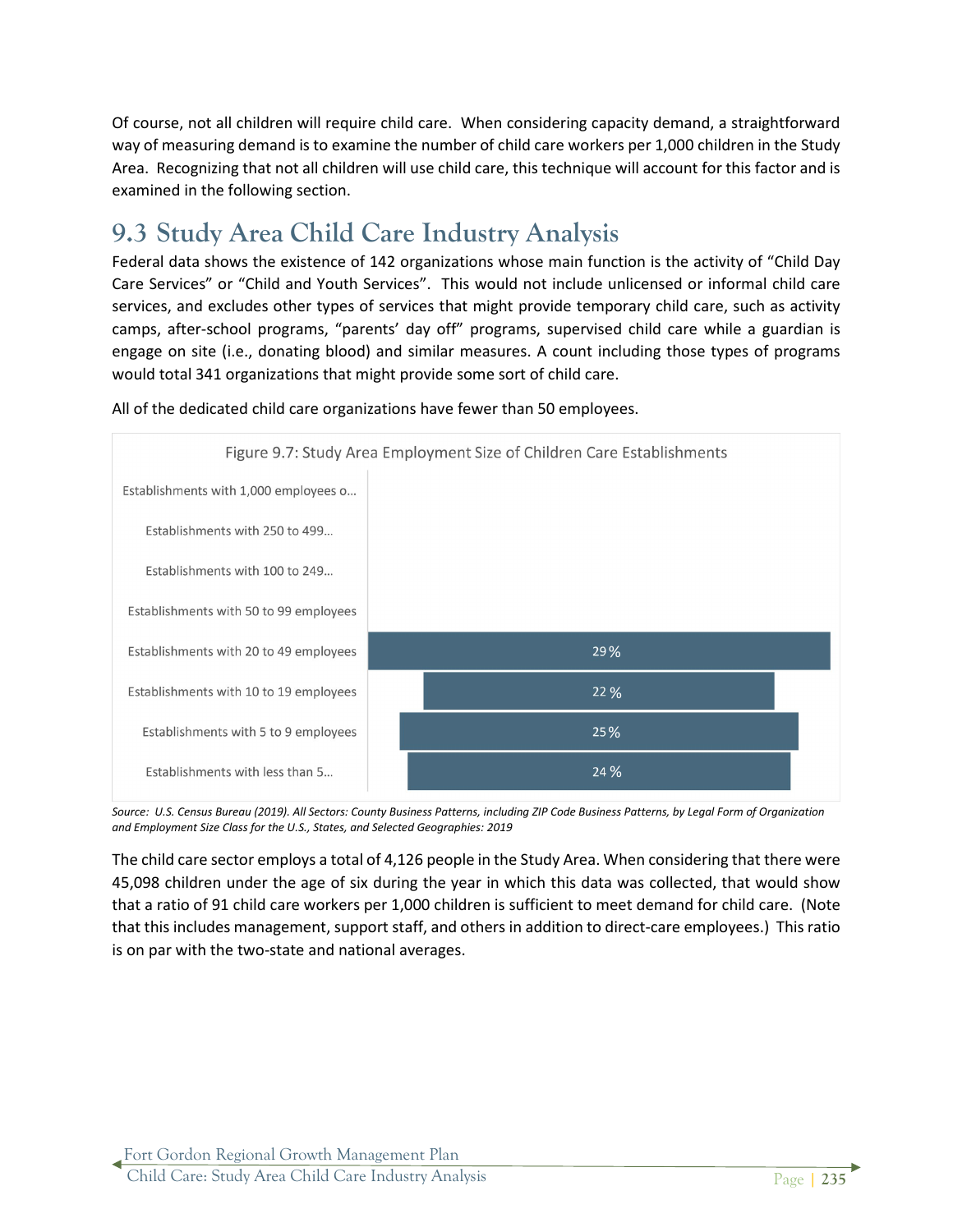| Industry   | <b>Study Area</b> |                        | Georgia-South<br>Carolina |                        | <b>National</b> |                        |
|------------|-------------------|------------------------|---------------------------|------------------------|-----------------|------------------------|
|            | <b>Workers</b>    | Per 10,000<br>Children | <b>Workers</b>            | Per 10,000<br>Children | <b>Workers</b>  | Per 10,000<br>Children |
| Child Care | 4,126             | 915                    | 97,634                    | 868                    | 2,124,849       | 910                    |

Table 9.1: Total Child Care Workers and Rate Per 10,000 Children

*Source: American Community Survey, US Bureau of the Census, 2019* 

Examining this ratio relative to the expected increase in child population implies that new child care capacity equivalent to (773 children\*91 workers per 1,000 children), or 70 new child care workers. Since natural population growth is not anticipated to result in increases in the under 6 year old population, this represents a relatively small increase in relation to the Study Area's overall population growth.

Employment figures in Table 9.1 are self-reported. It islikely that the figures include unlicensed child care or unregistered child care workers, therefore some growth in demand will be met outside the licensed care industry, although the extent cannot be determined from available data.

The types of workers in child care organizations can cross a variety of occupations, including direct care workers, administrators, support workers, managers, and others. However, the majority are direct-care workers, as shown in Table 9-2.

Direct care workers (child care and preschool teachers) constitute more than half of all jobs in the sector and would make up the majority of the needed expansion to account for future growth. Most other jobs exist broadly in the economy and can easily be recruited, while these fields are more specialized to child care.

| Occupation                                        | Working in Child Day Care<br>Services in Study Area | <b>Total in Labor</b><br>Force in Study Area | Percent working in<br><b>Child Day Care</b> |
|---------------------------------------------------|-----------------------------------------------------|----------------------------------------------|---------------------------------------------|
| <b>Education and Child care</b><br>Administrators | 38                                                  | 1,091                                        | 3%                                          |
| <b>Food Service Managers</b>                      | 54                                                  | 1,431                                        | 4%                                          |
| Social Workers, All Other                         | 69                                                  | 1,014                                        | 7%                                          |
| Social and Human Service<br>Assistants            | 231                                                 | 874                                          | 26%                                         |
| Religious Workers, All<br>Other                   | 41                                                  | 328                                          | 13%                                         |
| Preschool and<br>Kindergarten Teachers            | 1,135                                               | 1,394                                        | 81%                                         |
| <b>Teaching Assistants</b>                        | 603                                                 | 2,897                                        | 21%                                         |
| <b>Registered Nurses</b>                          | 102                                                 | 9,274                                        | 1%                                          |
| <b>Personal Care Aides</b>                        | 41                                                  | 1,662                                        | 2%                                          |
| Cooks                                             | 39                                                  | 7,617                                        | 1%                                          |
| <b>Food Preparation Workers</b>                   | 135                                                 | 1,974                                        | 7%                                          |
| <b>Child care Workers</b>                         | 1,464                                               | 2,327                                        | 63%                                         |

|  |  | Table 9.2: Study Area Child Care Worker Distribution |
|--|--|------------------------------------------------------|
|  |  |                                                      |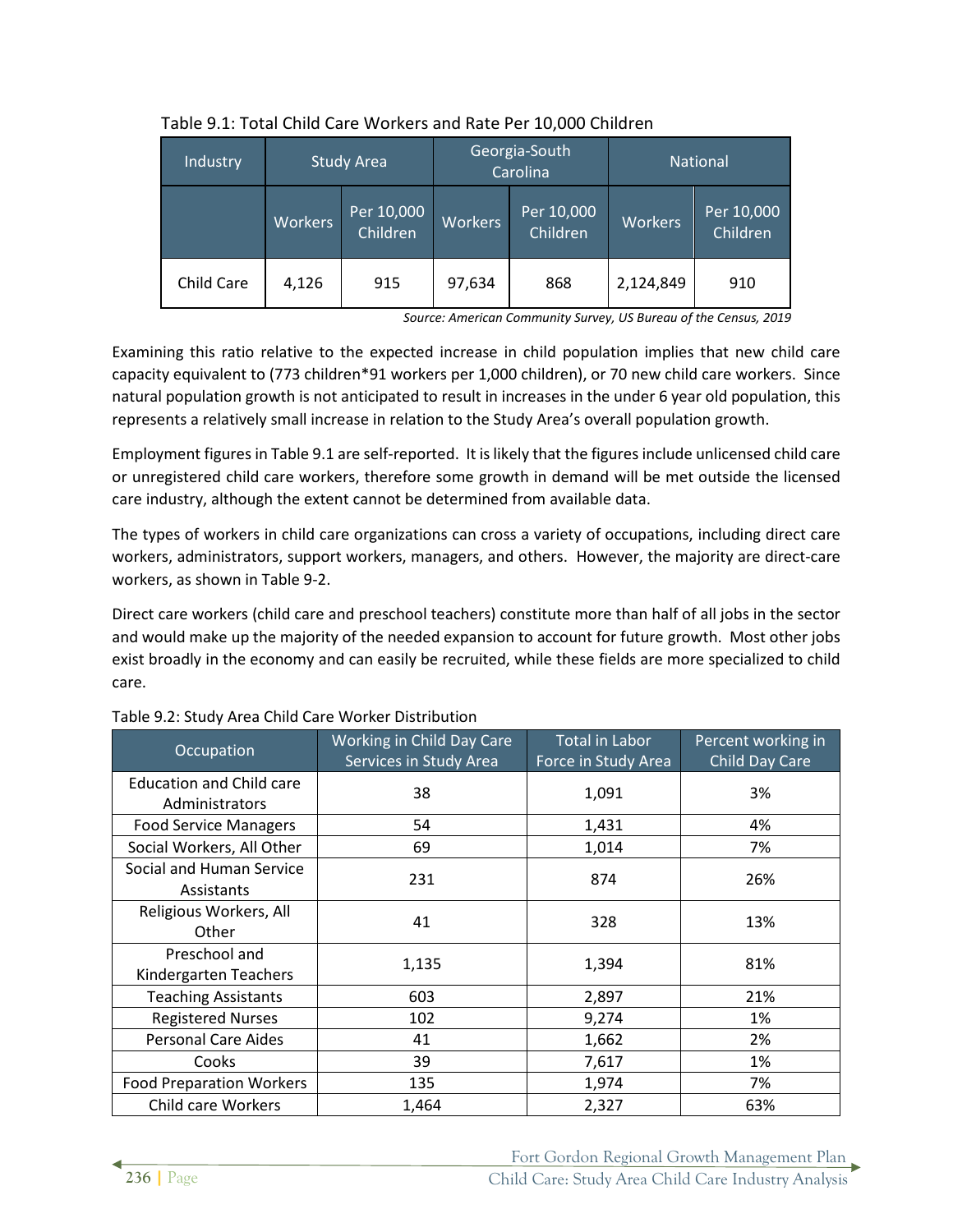| Occupation                            | Working in Child Day Care<br>Services in Study Area | Total in Labor<br>Force in Study Area | Percent working in<br>Child Day Care |
|---------------------------------------|-----------------------------------------------------|---------------------------------------|--------------------------------------|
| Word Processors and<br><b>Typists</b> | 150                                                 | 292                                   | 51%                                  |
| Total                                 | 4.102                                               | 32.175                                | 13%                                  |

*Source: Derived from in-depth analysis of American Community Survey, US Bureau of the Census, 2019*

#### **9.3.1 Study Area Child Care Past Patterns**

Patterns of child care in the Study Area over the past several years were examined to understand overall staffing trends. The total number of business establishments in the 2011 to 2019 time frame by county are detailed in Table 9.3.

| Table 9.3: Child Care Business Establishments by County, 2011 and 2019 |  |  |  |
|------------------------------------------------------------------------|--|--|--|
|                                                                        |  |  |  |
|                                                                        |  |  |  |

|                            | <b>Number of Establishments</b> |      |  |  |
|----------------------------|---------------------------------|------|--|--|
|                            | 2011                            | 2019 |  |  |
| Burke, GA                  | 6                               | 3    |  |  |
| Columbia, GA               | 25                              | 29   |  |  |
| Lincoln, GA                |                                 | 3    |  |  |
| McDuffie, GA               | 8                               | 8    |  |  |
| Richmond, GA               | 56                              | 64   |  |  |
| Aiken, SC                  | 31                              | 31   |  |  |
| Edgefield, SC              | 3                               |      |  |  |
| <b>Total in Study Area</b> | 130                             | 142  |  |  |

*Source: US Department of Commerce County Business Patterns Data, 2011, 2019*

Employment levels at child care business establishments are detailed in Table 9.4.

|                            | <b>Total Employment at Establishments</b> |       |  |  |
|----------------------------|-------------------------------------------|-------|--|--|
|                            | 2011                                      | 2019  |  |  |
| Burke, GA                  | 36                                        | 40    |  |  |
| Columbia, GA               | 462                                       | 599   |  |  |
| Lincoln, GA                |                                           |       |  |  |
| McDuffie, GA               | 75                                        | 59    |  |  |
| Richmond, GA               | 712                                       | 936   |  |  |
| Aiken, SC                  | 231                                       | 287   |  |  |
| Edgefield, SC              | N/A                                       | 54    |  |  |
| <b>Total in Study Area</b> | 1,516                                     | 1,982 |  |  |

#### Table 9.4: Child Care Businesses Employment by County, 2011 and 2019

*Source: US Department of Commerce County Business Patterns Data, 2011, 2019*

The data show a slight increase in the licensed facilities as well as the number of employees in the child care field. While this rate of increase is not as high as the population growth with the Fort Gordon growth, it is encouraging that the field is trending upward rather than downward. It is important to note that the U.S Census Bureau will remove information from small communities in order to preserve business confidentiality.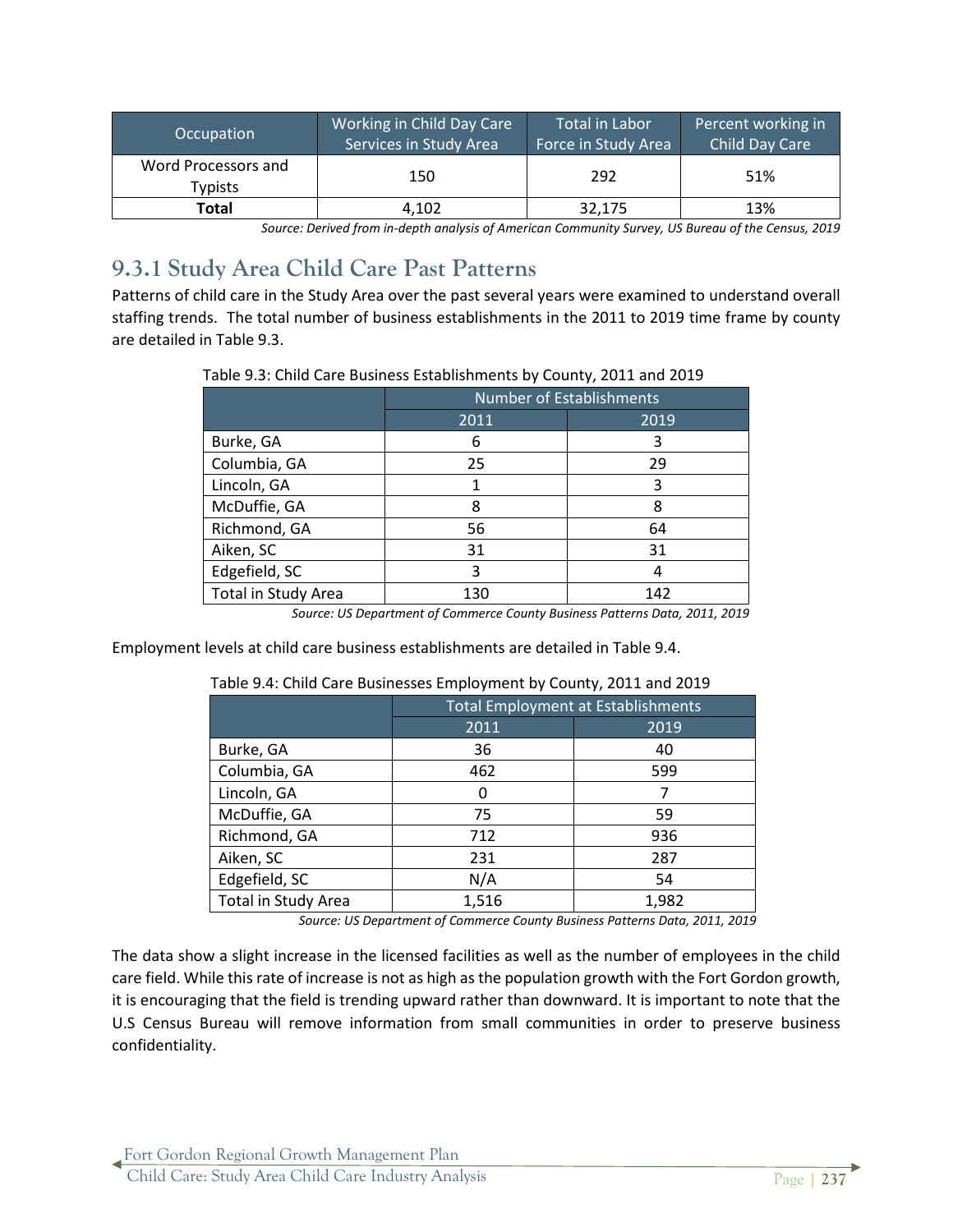In order to directly account for the impacts of Installation growth at the current level of service, the changes are nominal since no natural expansion of the young child population is predicted  $-30$  to 40 employees in Columbia County, 20 to 30 in Augusta-Richmond County, and fewer than 10 in Aiken County.

Employment at child care establishments is lower than the reported employment in the industry overall (4,126). This is likely due to a number of factors, which can include turnover (with people listing their last job on census forms even if they're not currently employed), unlicensed child care providers working in the industry, and organizations providing child care when child care is not the primary function of the business (i.e., a manufacturing firm providing on-site child care). Therefore, expanding the number of child care workers per child may not be as important as ensuring the quality standards of affordable child care.

# **9.4 Recommendations**

Interviews were conducted with nine local child care practitioners and experts with the aim of understanding challenges and opportunities associated with growth at Fort Gordon. During the course of these interviews other challenges and opportunities were discussed that might impact the ability to meet increased demand for child care services.

#### **9.4.1 Challenge 1 – Shortage of 24-hour capacity for military personnel**

*"We even provided night care overnight care in my home just so we could meet the needs of the family because they needed it. It's a vast need, you know?"*



- *Grovetown Family child care provider*

*Source: Derived from in-depth analysis of American Community Survey, US Bureau of the Census, 2019*

Among the off-post family child care providers, all had military families enrolled in their care. Several mentioned shortages of 24-hour care for military families. There were no on-site centers that offered 24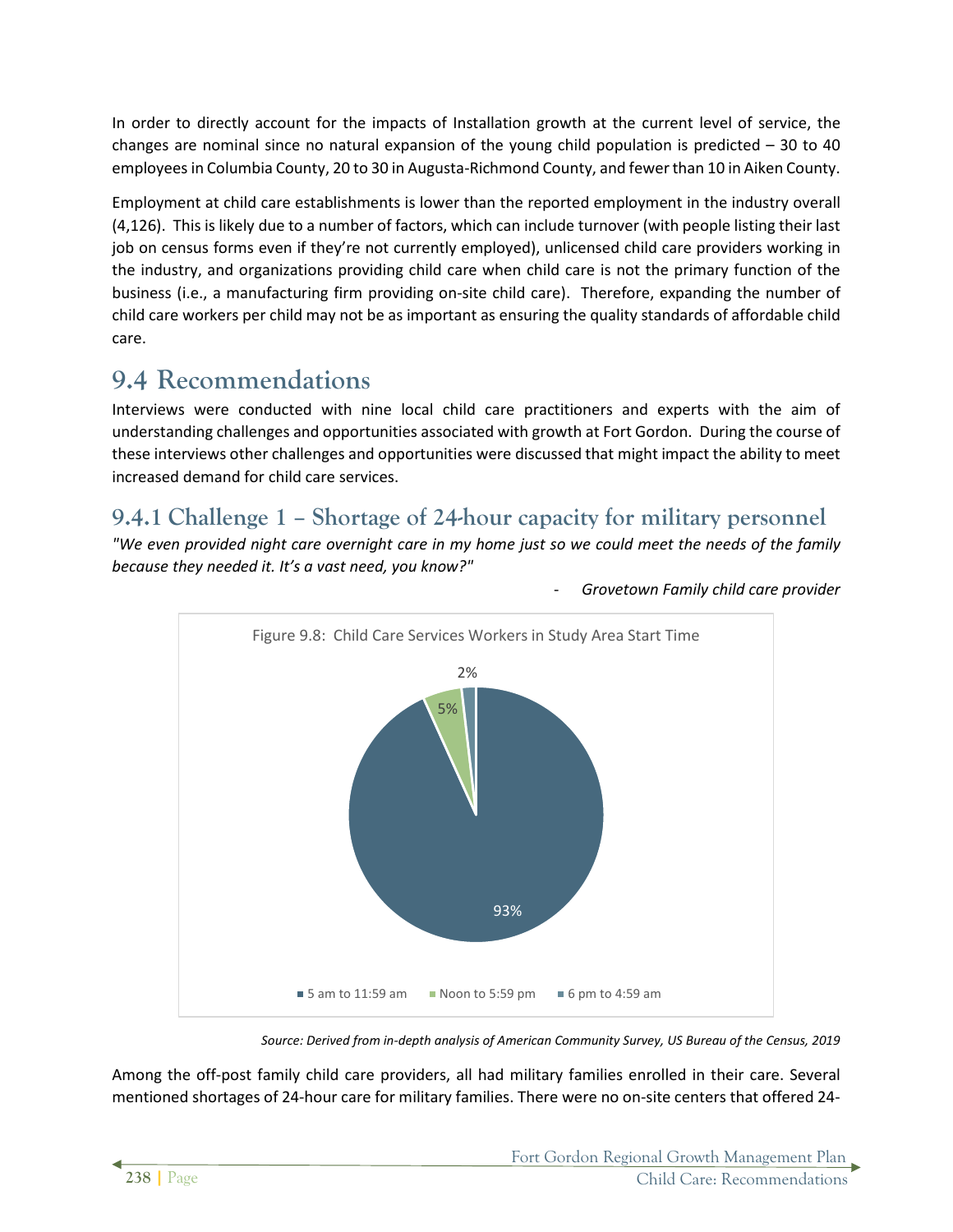hour care or related accommodations for military personnel that worked early mornings or nights. Some family child care providers would be flexible and work with each individual family's needs by being available for 5 am shifts and or even providing all night care to be as accommodating as possible.

In order to meet this need, several of the family child care providers sought to revive connections that they previously had with Fort Gordon as off post family child care providers. One interviewee discussed expanding from her home to a brick-and-mortar center located near the Installation and wanted to develop a partnership with Fort Gordon to assist military families with their unique child care needs. Partnering with local child care centers and family child development centers to direct military personnel to them, especially in times of Covid closures, would be beneficial.

Several child care providers expressed concern about lack of communication with military families which also affected them. They noted that in order for families to be more adequately prepared, the military needed to give them more notice so they could find a child care provider and put their children on a waitlist if necessary. One local family child care provider also wanted parents to communicate temporary service needs to manage waitlists for an on post child care center. She expressed that lack of overall communication was a problem.

#### **9.4.2 Challenge 2 – Maintaining financial sustainability with COVID closures**

*"I think the daycares need a little bit more support from the state. You know, if we have more support, just like how we have quite a bit of support now because of the COVID relief funds and all that kind of stuff. But, you know, that was a big travesty that happened in order for us to even be recognized as an essential worker. But what about all the times that before the travesty, and after this is over… if we have more support from the state, recognizing our worth and our value on what we represent, [and] the importance of child development."*

Child care provider in the process of opening a center

Many providers interviewed considered themselves small businesses and like many others were highly impacted by COVID-19 pandemic closures. Child care providers received both Payroll Protection Program loans as well as other grants and subsidies specifically for child care providers throughout the pandemic, but they still currently need financial assistance. Child care providers anticipate the pandemic and resulting challenges lasting for months to come. Some of the direct costs that providers noted in interviews were the costs of purchasing Personal Protective Equipment and cleaning supplies to comply with guidelines. They also mentioned the decrease in subsidies and overall revenue from decreased attendance both from COVID containment guidelines, closures, and safety concerns from parents.

Closures were among the biggest concerns due to continued requirements to pay rent and other fixed costs. According to the 2020 Georgia Early Education Alliance for Ready Students report, approximately half of child care providers would be unable to reopen after being closed for two weeks. Pandemic-related nationwide shutdowns significantly reduced enrollment in child care facilities to 13% of previous levels, and although enrollment has recovered somewhat, overall numbers are still down due to attendance inconsistencies caused by COVID closures. All child care experts interviewed believe that providing financial assistance to locally owned child care businesses to sustain the industry through the enduring uncertainties of COVID is crucial. Keeping facilities operating by enacting policies and procedures that keep providers resilient to COVID-related shutdowns or other types of disruptions is important to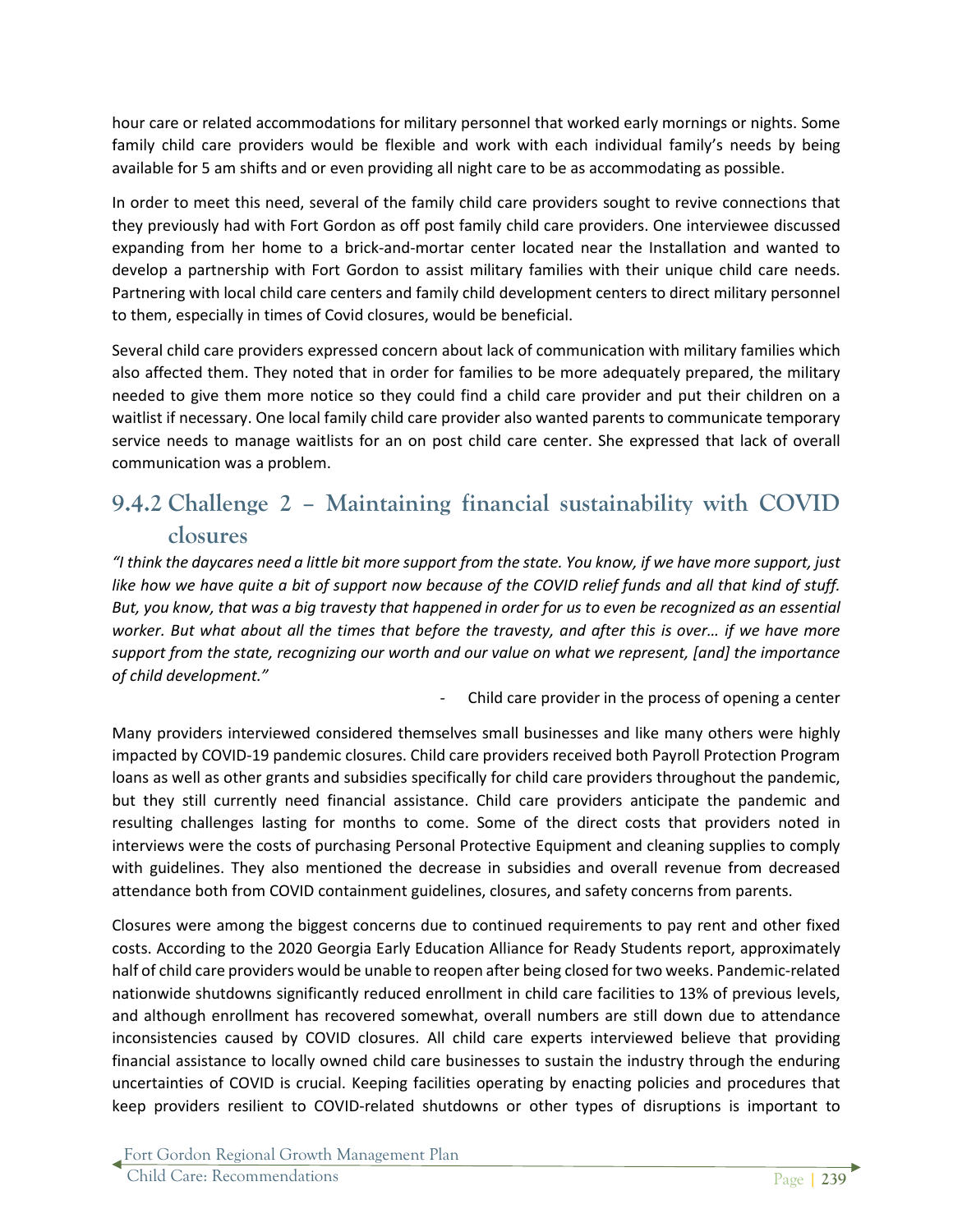maintaining an adequate supply of child care facilities and services. In turn, a healthy child care industry can accommodate future population growth.

### **9.4.3 Challenge 3 – Affordability**

Child care providers mentioned challenges in providing affordable child care for both the general population and military families. Even though there are programs that offer subsidies to help with the cost of child care such as Childcare and Parent Services (CAPS), the eligibility requirements are too limited to help all the families that need it according to interviewees. Many families earn just above the income threshold needed to qualify for subsidies yet still need the assistance. As of October 2020, the CAPS threshold for initial eligibility is 50% of the state median income -\$33,688 for a family of three and \$40,105 for a family of four. According to one child care provider, another challenge is that even if families qualify under the CAPS threshold, they still need to afford the initial costs of settling into a facility pay costs for a few weeks until CAPS or other financial assistance is processed. A provider recalled one military family that needed help but was unable to afford the initial cost of enrolling at a child care facility. Child care providers mentioned a lack of education among new military families on resources available to help them such as Child Care Aware of America, which will provide financial assistance to military families based on their income.

For Child Development Centers (CDCs) on-post, the cost of child care is usually based on the family's total income. Interviewees commented on how waitlists for on-post centers could be anywhere from a few weeks to several months, according to conversations they have had with parents. There are three CDCs on base that care for children under 6 years old at Fort Gordon.

According to the U.S. Department of Health and Human Services (HHS), child care is affordable if costs are no higher than 7% of a family's income.

Interviewees noted that families that cannot afford the quality child care that is regulated will resort to finding options that may be subpar to the standards set by Quality Rated, and even more so the standards set by the military. Quality Rated is Georgia's system for managing child care quality ratings and improvements. The quality management system in South Carolina is called ABC Quality. Many of the providers did not know specifics of unregulated child care in the area but were sure that it existed. The few interviewees that had more knowledge offered stories of local unregulated sitters that had upwards of a dozen children in their care and others that had alarmingly low daily rates.

According to the Economic Policy Institute, in Georgia the average annual cost of infant care is \$8,530 or \$711 per month. Child care for a 4-year-old costs \$7,306, or \$609 per month. In South Carolina, the average annual cost of infant care is \$7,007 or \$584. Child care for a 4-year-old is \$6,006 or \$500 per month. The estimated average cost of child care in the area is \$160 per week per child with a higher cost for infants. The average income of a family with a child six years of age or younger in the study area is \$45,186. If they are spending \$160 a week on child care, 18% of the family's yearly income is spent on child care.

Even assuming the lowest cost above of \$500 per month, only 21 percent of families with children under the age of 5 meet the threshold of affordability, spending 7 percent or less of their income on child care. At the high end cost of \$711 per month, the percent of families meeting the income threshold for affordability is only 10 percent.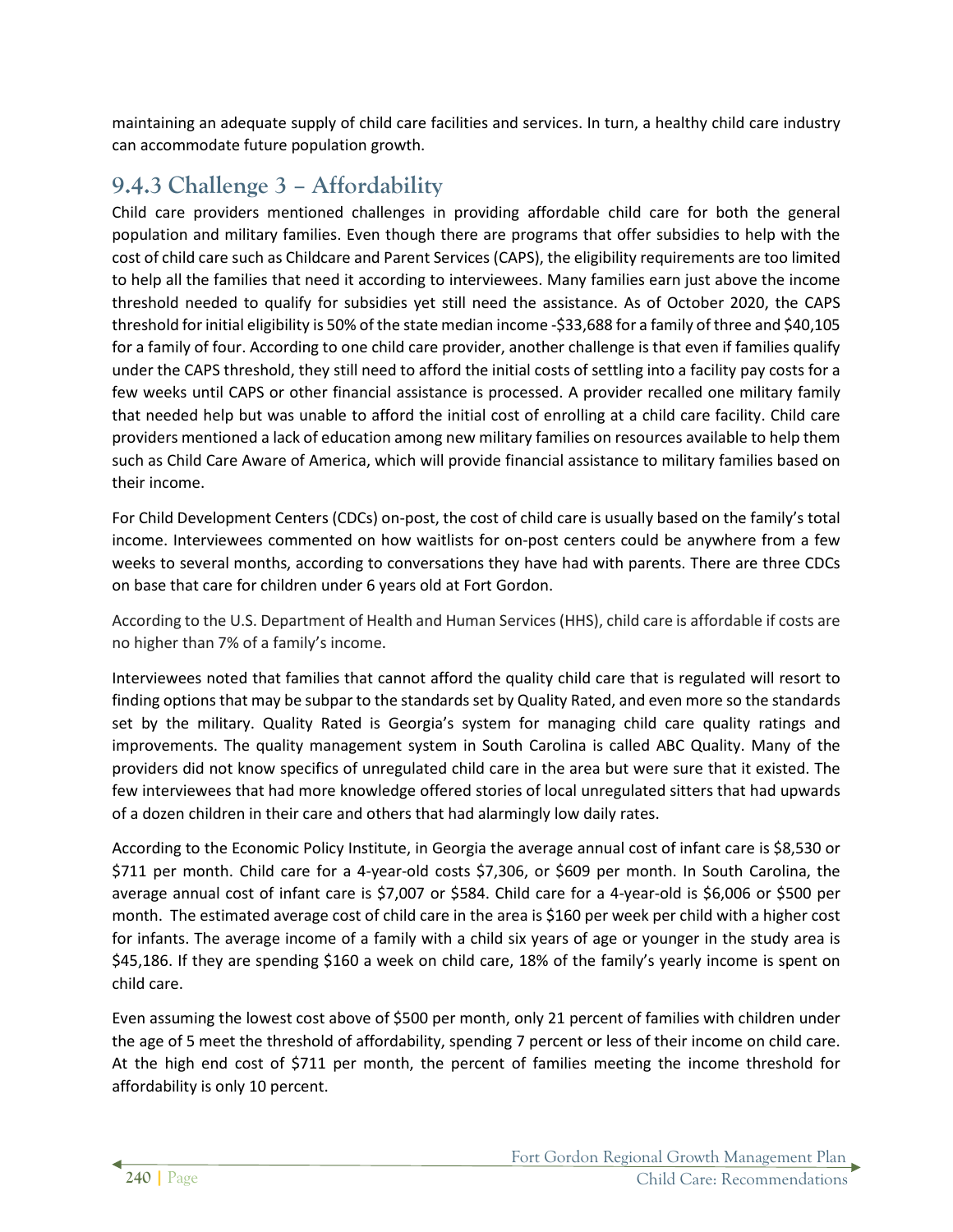#### **9.4.4 Challenge 4 – Employee hiring and retention**

*"One of the biggest challenges in child care right now is workers and workers making enough money."* Child care provider

Among the child care providers that had recent experience trying to hire staff all reported challenges in finding and retaining quality workers. This was more of a concern among the child care directors, with some directly attributed shortages in child care (e.g. long waitlists) due to a lack of eligible workers. One child care center director stated that she is short 2-3 teachers, and as a result, can only accept certain age groups and has a waitlist. Among child care experts that had recently hired or were going through the process, all stated that having higher wages combined with benefits would be the best way to attract high quality workers and retain them. All interviewees agreed on the importance of consistency for the children being cared for and having a high turnover of workers was a major quality concern. Child care providers recognize the importance of paying higher wages to compete with larger businesses but were unable to compete because it would directly increase the cost of their services. One child care center director that had not recently hired said it was because she has had the same teachers working with her for nearly two decades, which according to her was very uncommon.

The majority of family child care providers did not have experience with hiring staff because they either worked on their own or had help from household members. Family child care programs are operated by child care providers in their own private residential home and enroll between three to six children. A few of the family child care providers had previous experience working in child care centers, some even at onpost centers at Fort Gordon. Of those that had previously worked at centers, they recalled high turnover and retention problems as a result of low wages and lack of benefits. Family home child care providers generally kept the number of children in their care to limited enrollment and range of ages that was manageable for them even though they could have accommodated more. By keeping a manageable number, these providers avoided hiring help.

High turnover and retention challenges among child care workers are historical concerns nationwide. Policy experts suggest increasing wages of child care providers to at least those of teachers with similar education levels such as preschool and kindergarten teachers. Based on the profiles of the average teacher and child care worker, there is a difference of approximately \$6,000 dollars in median yearly earnings with preschool teachers working a median of ten more hours a week.

Fort Gordon Regional Growth Management Plan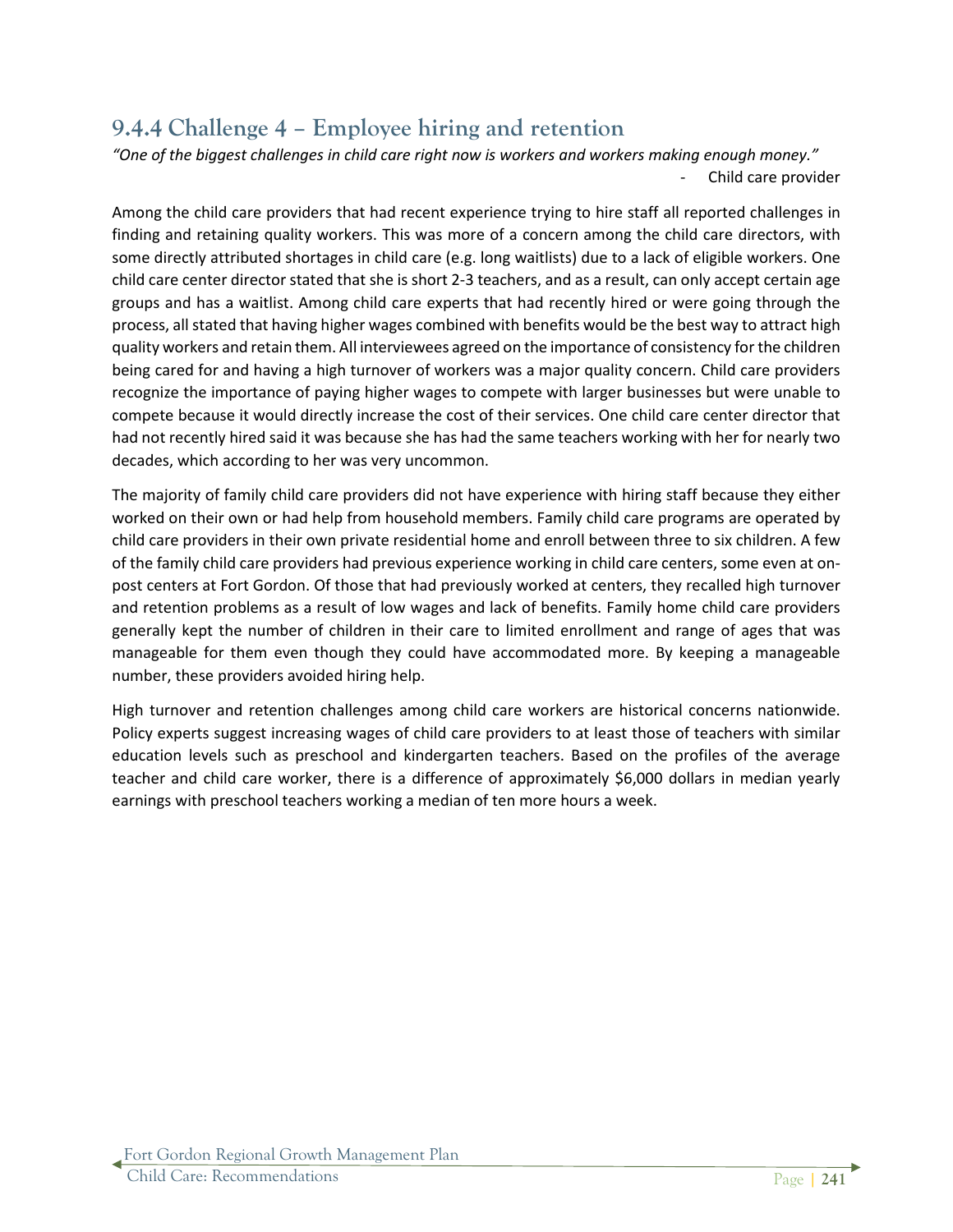|                                  | Preschool And Kindergarten<br><b>Teachers</b> | <b>Child Care Workers</b>     |
|----------------------------------|-----------------------------------------------|-------------------------------|
| Median Age:                      | 39 Years old                                  | 23 Years Old                  |
| Education:                       | 52% have 2 year degree or higher              | 24% have college experience   |
| Sex:                             | All or nearly all female                      | All or nearly all female      |
|                                  |                                               |                               |
| Median income:                   | 18,000/year                                   | \$12,000/year                 |
| Median hours worked<br>per week: | 40 (40 percent are part-time)                 | 30 (68 percent are part-time) |
| Average Annual Hourly<br>Wage:   | \$13.19                                       | \$7.62                        |
| Health insurance<br>Coverage:    | 81%                                           | 84%                           |

#### Table 9.5: Profile of Child Care Industry Workers

*Source: American Community Survey, US Bureau of the Census*

#### **9.4.5 Challenge 5 – Quality of Child Care**

*"I learned a lot from the military and the military base and their daycares and their procedures and they have the highest standards."*

*"I'm telling you, their [on base child care] policies and standards are higher than the state. We are state certified as well in our home, but the base, their standards and their policies are way higher than the state's standards and policies."* 

- *Prior lead at on base child care center*

Quality of child care is heavily influenced by the challenges noted above. For example, challenges in affordable child care can cause parents to seek out unregulated options that are more affordable. Accessibility challenges such as shortages caused by COVID-19 can also lead to an increased use of unregulated child care according to some interviewees. Family home child care providers noted that the military families and area residents in general needed more education on what quality child care looks like. Interviewees mentioned that families did not necessarily know about the difference between licensed and unregulated providers. A couple of interviewees mentioned that families had gone to child care providers who they thought were licensed but were not. Providers highlighted the importance of education and raising general awareness of resources available to families such as Georgia Department of Early Care and Learning (DECAL) Quality Rated, local Child Care Resource and Referral (CCR&R) agencies, and other military specific sources such as Child Care Aware of America.

Many professional development opportunities and resources are also available to current child care providers. There are also resources for residents with aspirations to become licensed providers. Scholarships and other financial assistance are available through state programs such as DECAL for current and future child care workers that want to be certified and/or acquire a college degree. Educating current babysitters/nannies or unlicensed providers about the benefits of becoming licensed and certified through working with Bright from the Start (also known as DECAL) to be quality rated would be beneficial to everyone.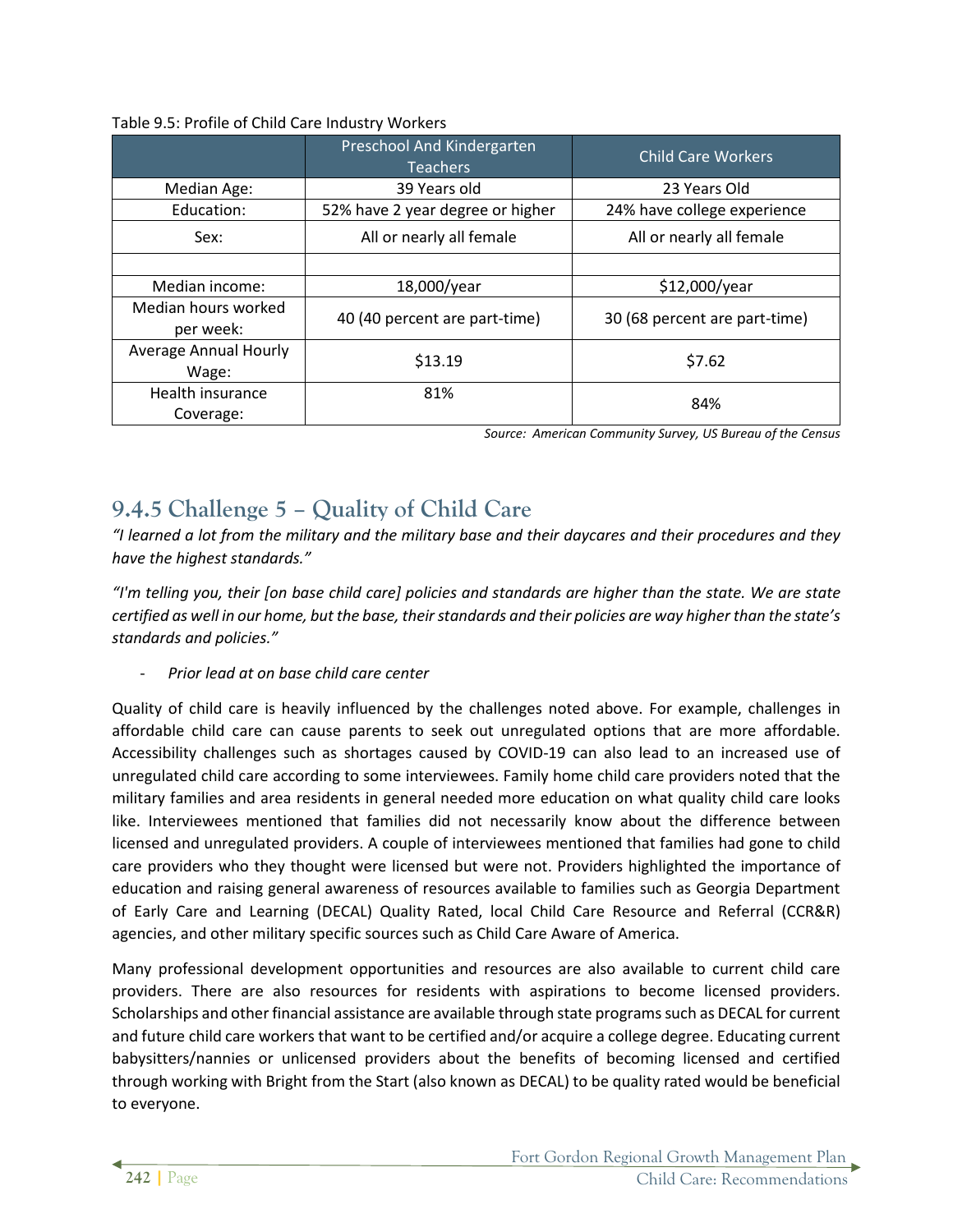According to interviewees that had worked with military child care noted the high quality standards for providers and specific procedures for both parents and providers to follow. While DECAL's Quality Rated also has high standards, interviewees noted the newness of the program and implied that there was room for improvement. Respondents also noted the need for improved standards and practices in South Carolina.

The recommendations summarized above have been divided into a timeline. Short-term actions should be undertaken within 1-3 years; mid-term actions should be undertaken within 4-5 years, and long-term actions should be undertaken within 5+ years. Ongoing indicates activities that should be undertaken annually or regularly within the planning timeframe.

## **9.5 Implementation Plan**

|                 | Identification of Issues, Goals, and Strategies                                                                                                                                      | <b>Timeline</b> | Responsible<br>Party               |  |  |
|-----------------|--------------------------------------------------------------------------------------------------------------------------------------------------------------------------------------|-----------------|------------------------------------|--|--|
|                 | Increase the amount and coverage of child care                                                                                                                                       |                 |                                    |  |  |
| Goal            | Increase the number and coverage hours of child care in the community.                                                                                                               |                 |                                    |  |  |
| Strategy<br>9.1 | Incentivize the expansion of operating hours of current off-<br>post centers and/or on-base family child development<br>centers to operate 24 hours (or to the needs of the parent). | Mid-term        | Fort Gordon                        |  |  |
| Goal            | Retain capacity of child care that is at risk.                                                                                                                                       |                 |                                    |  |  |
| Strategy<br>9.2 | Partner with other off-post centers and child care providers<br>as "extensions" to military child care that have the same<br>policies and regulations as onsite centers.             | Short-term      | Fort Gordon                        |  |  |
| Strategy<br>9.3 | Inform local providers of upcoming demand increases so<br>they can make growth decisions.                                                                                            | Short-term      | Local<br>Governments               |  |  |
|                 | Increase affordability and access of child care                                                                                                                                      |                 |                                    |  |  |
| Goal            | Increase the ability of families to afford child care.                                                                                                                               |                 |                                    |  |  |
| Strategy<br>9.4 | Communicate with new arrivals to facilitate placement of<br>children.                                                                                                                | Short-term      | Fort Gordon                        |  |  |
| Strategy<br>9.5 | Consider pilot programs such as the In-Home Child Care Fee<br>Assistance Pilot to help military families.                                                                            | Long-term       | Fort Gordon                        |  |  |
| Strategy<br>9.6 | Educate and raise awareness to families that there are<br>resources available to them to help them get quality<br>affordable child care.                                             | Short-term      | Fort Gordon                        |  |  |
| Strategy<br>9.7 | Increase CAPS threshold to allow more families to be eligible<br>to receive help, including military families who are barely<br>ineligible to receive help but need it.              | Long-term       | Federal<br>Government/<br>U.S Army |  |  |
|                 | Support staff hiring and retention                                                                                                                                                   |                 |                                    |  |  |
| Goal            | Increase the sustainability of careers in child care to support having experience child care<br>providers who earn sufficient wages.                                                 |                 |                                    |  |  |
| Strategy<br>9.8 | Provide<br>support for<br>small<br>businesses<br>to<br>increase<br>competitiveness and retention.                                                                                    | Long-term       | State/Local<br>Governments         |  |  |
| Strategy<br>9.9 | Support the addition or enhancement of benefits for<br>workers.                                                                                                                      | Mid-term        | Fort Gordon                        |  |  |

Fort Gordon Regional Growth Management Plan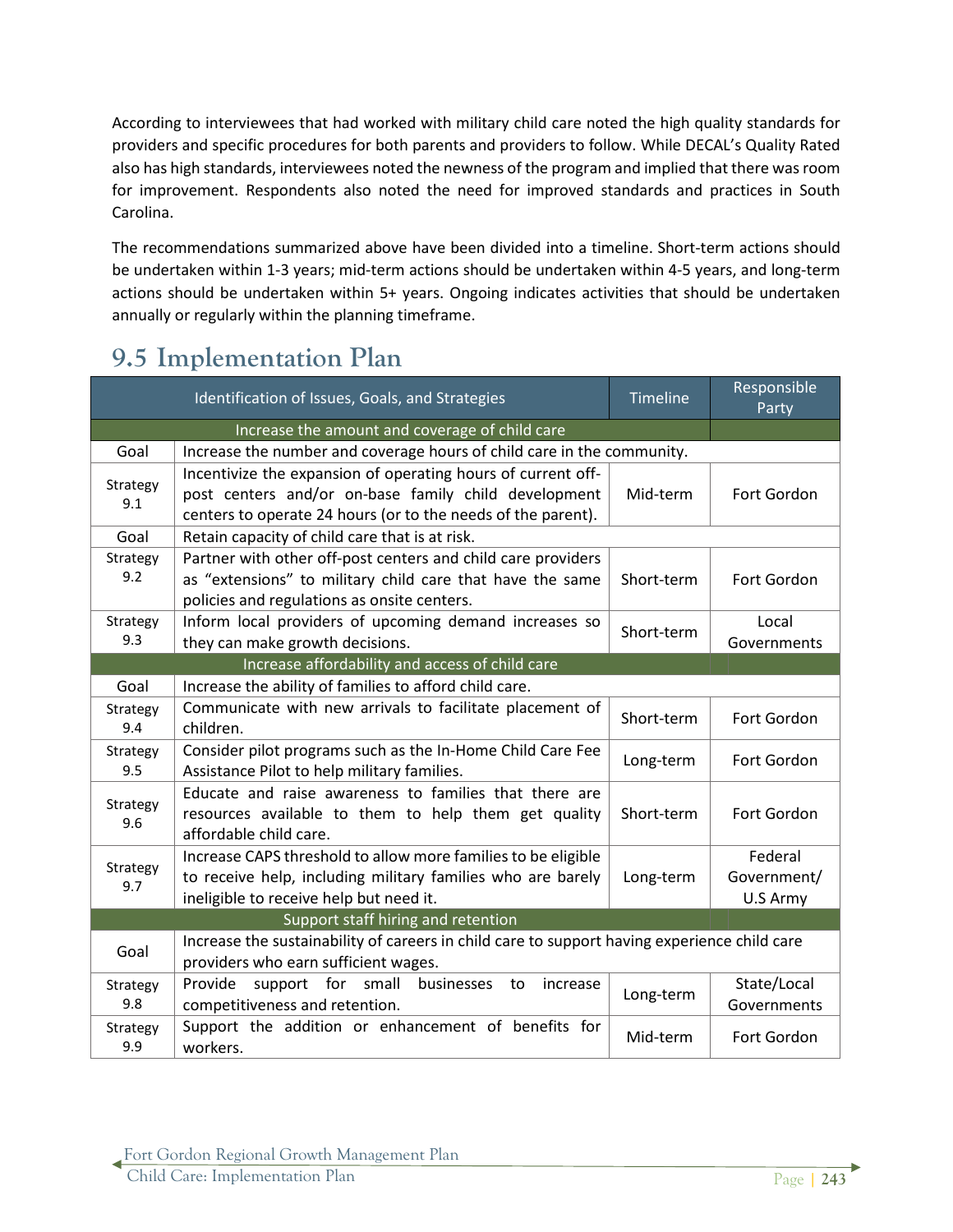|                  | Identification of Issues, Goals, and Strategies                                                                                                                                     | <b>Timeline</b> | Responsible<br>Party                                   |
|------------------|-------------------------------------------------------------------------------------------------------------------------------------------------------------------------------------|-----------------|--------------------------------------------------------|
| Strategy<br>9.10 | Promote existing and/or enhanced state funded scholarships<br>that will fully or partially pay for the education of child care<br>workers.                                          | Short-term      | Fort Gordon                                            |
|                  | Increase quality of child care                                                                                                                                                      |                 |                                                        |
| Goal             | Ensure that families and providers are aware of quality issues.                                                                                                                     |                 |                                                        |
| Strategy<br>9.11 | military families about quality child<br>Educate<br>care<br>differentiators, for example, licensed versus unlicensed<br>providers.                                                  | Short-term      | Fort Gordon                                            |
| Strategy<br>9.12 | Educate current babysitters/nannies or unlicensed providers<br>about the benefits of becoming licensed and certified and<br>working with Bright from the Start to be quality rated. | Short-term      | Local<br>Governments/<br><b>Child Care</b><br>Industry |

#### **9.5.1 Summary of Near Term Strategies (1-3 years):**

*Near-term strategies should focus on communications and protecting current capacity related to COVID-19*

- $\rightarrow$  Communicate upcoming growth so local providers can consider growth plans.
- $\rightarrow$  Provide support (technical and financial) to keep providers viable during COVID-19.
- $\rightarrow$  Develop an education plan to help families identify quality measures and to help providers move up the quality scale.
- $\rightarrow$  Encourage entry into the field via scholarships and other training support.
- $\rightarrow$  Communicate on-base standards and policies so off-base centers and collaborate.
- $\rightarrow$  Communicate affordability options to families.

#### **9.5.2 Summary of Mid Term Strategies (4-5 years):**

*Mid-term activities should focus on filling gaps in local capacity and constraints to growth and/or sustainability.* 

- $\rightarrow$  Incentivize expansions of operating hours and on-post capacity.
- $\rightarrow$  Explore methods to improve career conditions for child care workers (pay and benefits)
- $\rightarrow$  Work with partners to identify financial incentives to encourage enrollment in medical technology fields (including pharmacy technology).

#### **9.5.3 Summary of Long Term Strategies (More than 5 years):**

*Long-term activities should focus on building a strong business community and affordable provision of care.* 

- $\rightarrow$  Technical and business support for local providers.
- $\rightarrow$  Increase thresholds for financial assistance to families.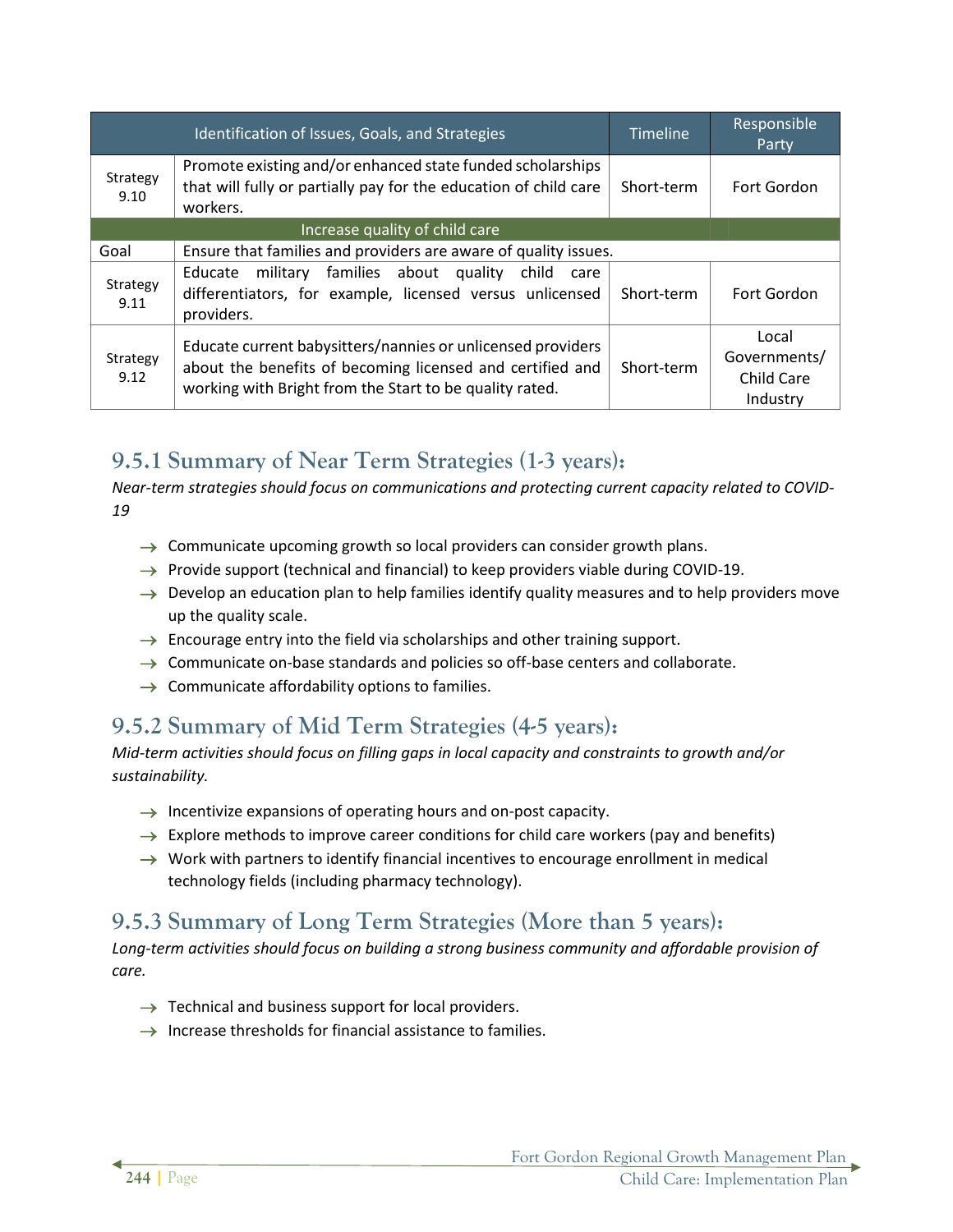### **9.5.4 Potential Partners and Funding Sources**

#### Potential Partners

- $\rightarrow$  Georgia Early Education Alliance for Ready Students (GEEARS): GEEARS can help inform policy decisions. They conduct regular research on child care in Georgia.
- $\rightarrow$  Georgia Association for the Education of Young Children, District 4 : Provides a variety of services and support to families with children ages 0-5 years old.
- $\rightarrow$  South Carolina Association for the Education of Young Children: Can provide a contribution similar to the Georgia Association for the Education of Young Children.
- $\rightarrow$  Childcare Aware of America: Can contribute educational and financial resources both to families and child care providers. Child Care Aware of America provides up to date state level research on child care.
- $\rightarrow$  ABC Quality (South Carolina): Supports both child care providers and families. Families can receive information and referrals for child care.
- $\rightarrow$  SC Endeavors: Provides professional development for child care workers.
- $\rightarrow$  DECAL Bright from the Start Georgia's Department of Early Care and Learning: Supports both child care providers and parents. Families can receive information and referrals for child care.
- $\rightarrow$  Quality Rated and DECAL Scholars : Professional development resources for child care providers.
- $\rightarrow$  CSRA Kids is an online community guide for kid/family activities and resources in the CSRA area. [https://csrakids.com/:](https://csrakids.com/) Can contribute by assisting CSRA families with information of local child care.
- $\rightarrow$  Child Care Resource and Referral of Central East Georgia Augusta University/ Leap Early Learning Partners

#### Potential Funding Sources

- $\rightarrow$  The Community Foundation for the CSRA (Local): The region's philanthropic partner, they connect donors and nonprofits. Community Grants program which provides funding for nonprofit projects and programs serving residents in Augusta-Richmond, Columbia, McDuffie and Burke counties in Georgia and Aiken and Edgefield County in South Carolina.
- $\rightarrow$  The Central Savannah River Area Economic Opportunity Authority, Inc. (CSRA EOA) (Local): A Community Action Agency, a private non-profit, tax-exempt organization. The primary mission is the easing of human suffering and the elimination of poverty.
- $\rightarrow$  Georgia Early Education Alliance for Ready Students (GEEARS) (State): A statewide advocacy organization that focuses on bridging the gap between Georgia's families, business community, and policy leaders as it promotes school readiness for young children.
- $\rightarrow$  SC Endeavors (South Carolina) (State): The professional development system for South Carolina's child care workforce.
- $\rightarrow$  DECAL Bright from the Start Georgia's Department of Early Care and Learning (State): Georgia's agency for licensing and monitoring child care in the state. Bright from the Start Quality Rated is an optional program for child care providers. They offer a variety of professional development resources to current and aspirational child care providers. DECAL also provides resources to assist families in their search for child care and pre-k programs that meet their needs.